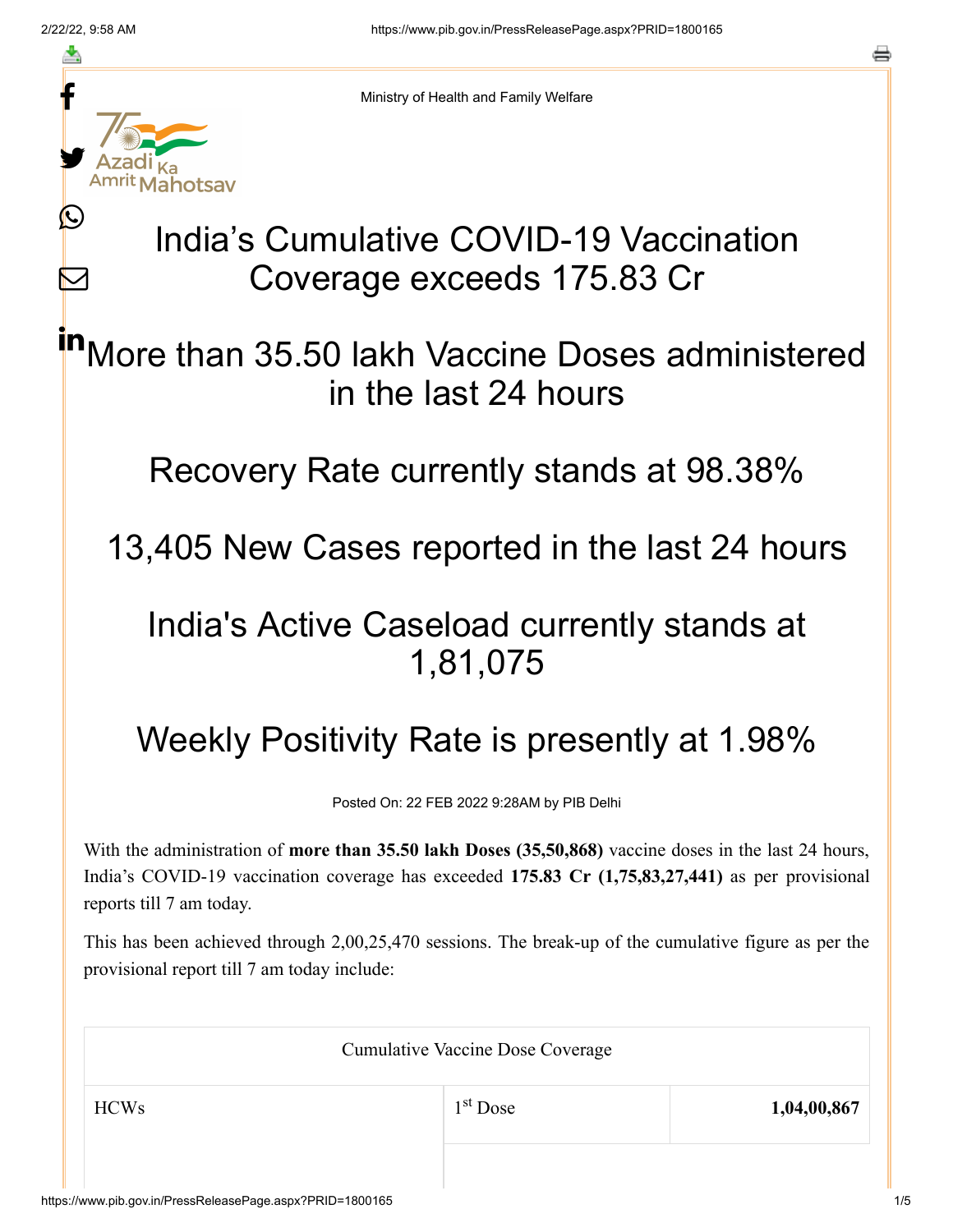| f                           | $2nd$ Dose             | 99,55,088       |
|-----------------------------|------------------------|-----------------|
|                             | <b>Precaution Dose</b> | 40,70,704       |
| <b>FLWs</b>                 | $1st$ Dose             | 1,84,08,181     |
| C                           | 2 <sup>nd</sup> Dose   | 1,74,22,097     |
|                             | <b>Precaution Dose</b> | 59,48,361       |
| in<br>Age Group 15-18 years | 1 <sup>st</sup> Dose   | 5,38,88,975     |
|                             | $2nd$ Dose             | 2,28,28,488     |
| Age Group 18-44 years       | 1 <sup>st</sup> Dose   | 55,06,26,127    |
|                             | $2nd$ Dose             | 43,73,36,329    |
| Age Group 45-59 years       | 1 <sup>st</sup> Dose   | 20, 20, 82, 455 |
|                             | $2nd$ Dose             | 17,86,67,750    |
| Over 60 years               | 1 <sup>st</sup> Dose   | 12,62,49,050    |
|                             | $2nd$ Dose             | 11,13,00,615    |
|                             | <b>Precaution Dose</b> | 91,42,354       |
| <b>Precaution Dose</b>      |                        | 1,91,61,419     |
| Total                       |                        | 1,75,83,27,441  |

**34,226** patients have recovered in the last 24 hours and the cumulative tally of recovered patients (since the beginning of the pandemic) is now at **4,21,58,510.**

Consequently, India's recovery rate stands at **98.38%.**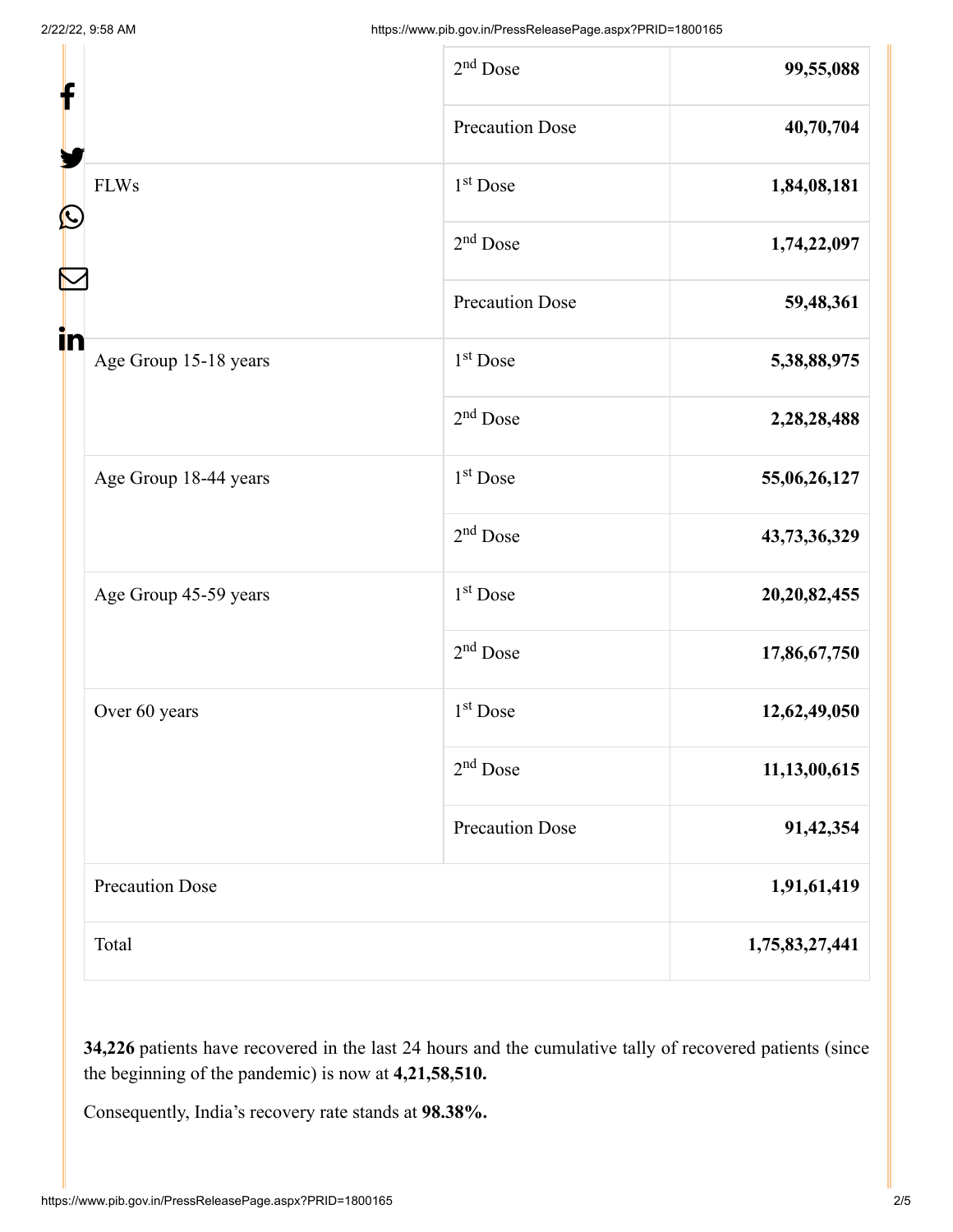2/22/22, 9:58 AM https://www.pib.gov.in/PressReleasePage.aspx?PRID=1800165



#### **13,405 new cases** were reported in the last 24 hours.



India's Active Caseload is presently at **1,81,075.** Active cases constitute **0.42%** of the country's total Positive Cases**.**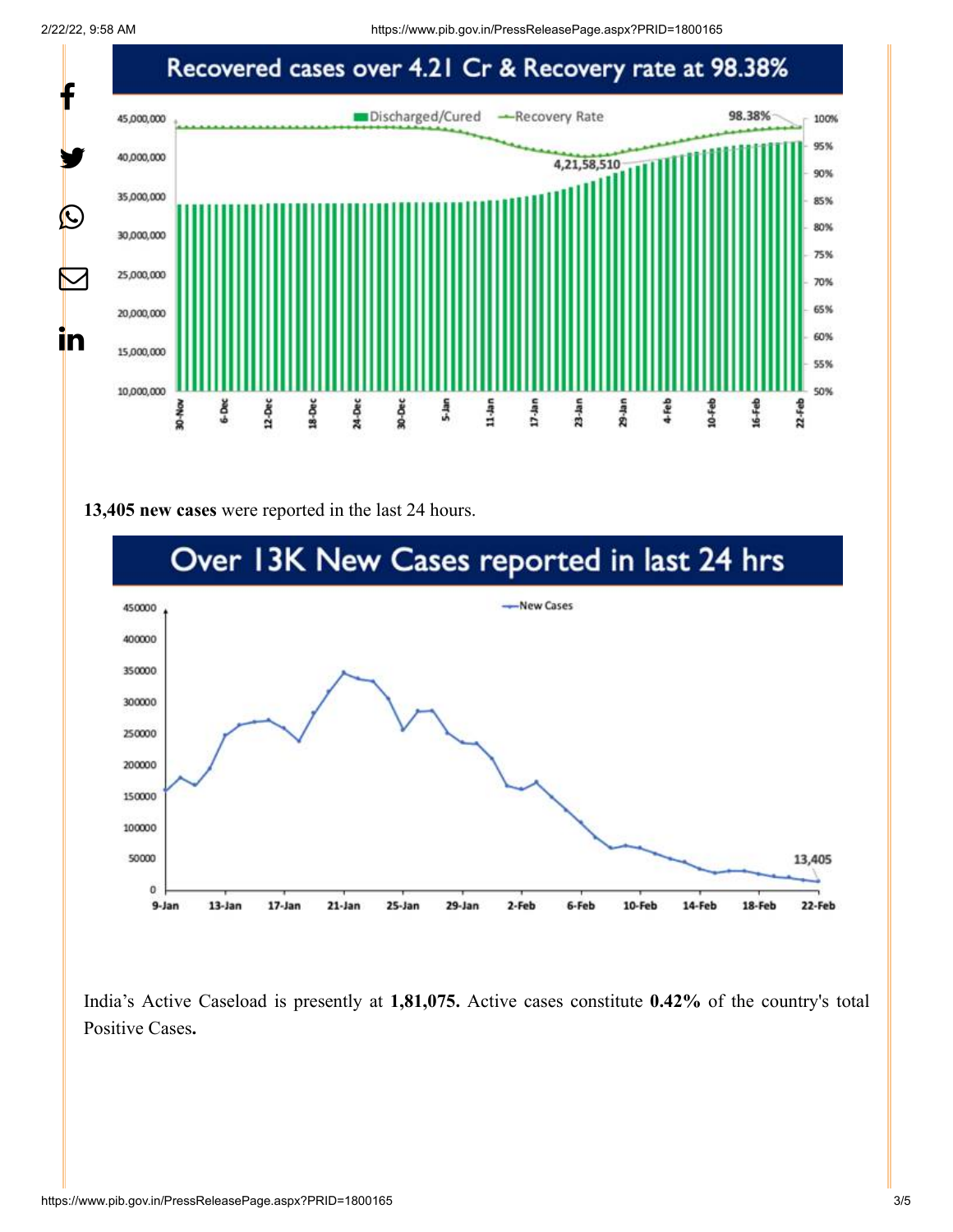



The testing capacity across the country continues to be expanded. The last 24 hours saw a total of **10,84,247** tests being conducted. India has so far conducted over **76.12 Cr (76,12,30,580**) cumulative tests.

While testing capacity has been enhanced across the country, **Weekly Positivity Rate** in the country currently **stands at 1.98%** and the **Daily Positivity rate is reported to be 1.24%.**